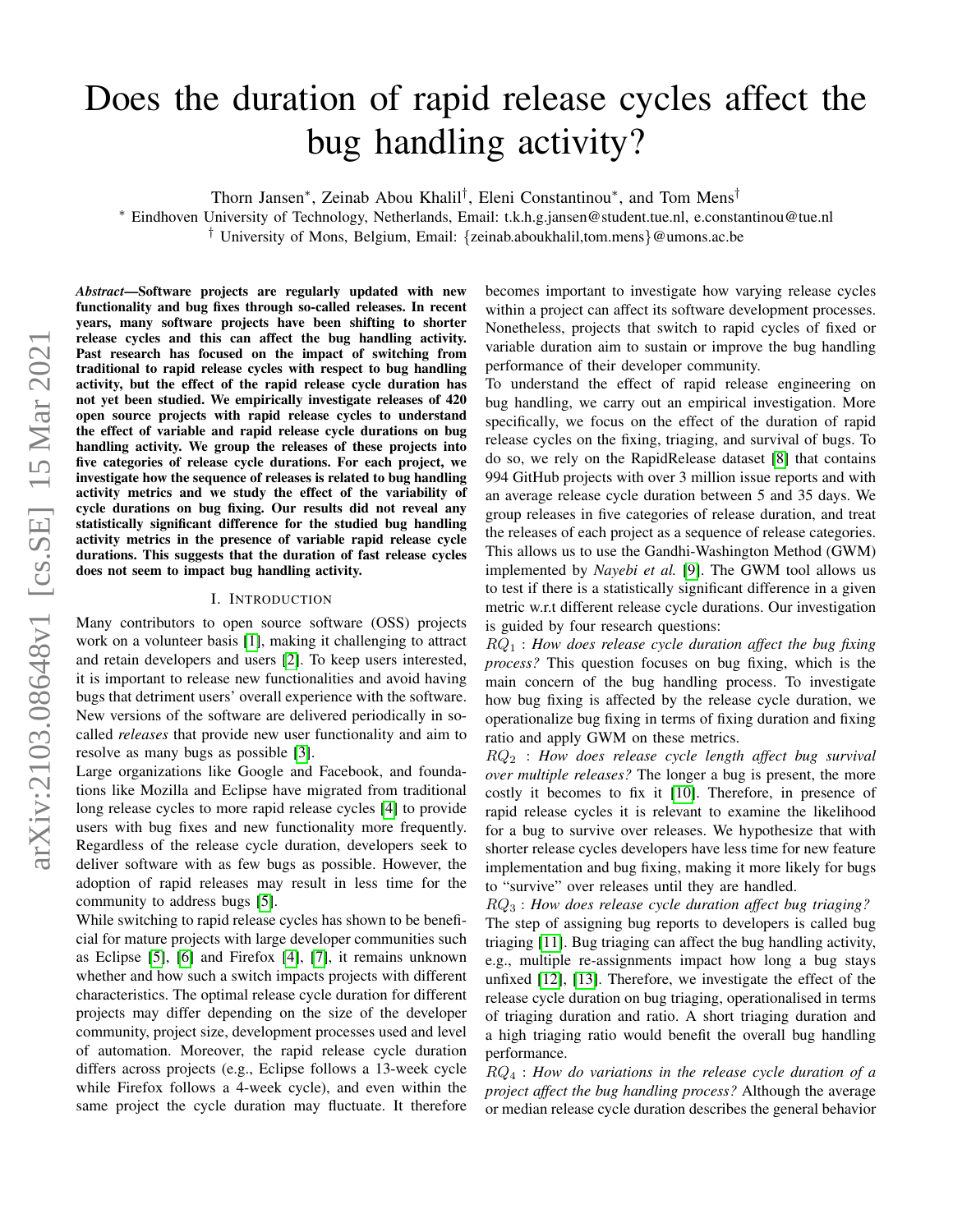of the release engineering within a software project, it does not explain any variance in the release cycle duration of a project. Two projects can have a similar average release cycle duration but a different sequence of release cycle durations. Alternating between different periods of time to publish a new release, can require additional time to carry out other development activities within a given release, thus leaving less time for bug handling compared to a sequence of releases of the same duration. Therefore, an interesting factor to evaluate is if and what effect the variability of release cycle durations within a project has on the bug handling activity.

The remainder of the paper is organized as follows. Section [II](#page-1-0) describes the research methodology and data extraction process, while Section [III](#page-3-0) presents the quantitative results. Section [IV](#page-5-0) discusses our findings and Section [V](#page-6-0) reports on the threats to validity. Section [VI](#page-6-1) discusses the related work. Finally, Section [VII](#page-7-13) concludes and presents future research.

## II. METHODOLOGY

<span id="page-1-0"></span>This section presents the selected dataset and data extraction process, the definitions of the metrics used, and the methodology used to address the research questions. The datasets and scripts used for the analysis are available in a replication package on Zenodo [\[14\]](#page-7-14).

## *A. Datasets*

To perform our empirical analysis, a set of projects has to be chosen to analyze the relation between bug handling and release cycle duration. We selected the 994 software repositories in the RapidRelease dataset [\[8\]](#page-7-7), [\[15\]](#page-7-15) because this dataset explicitly contains repositories with a short duration between releases (5 to 35 days on average). Secondly, the repositories combined have over three million issue reports. Although GitHub issues do not always represent actual bug reports, a very large sample of issue reports increases the probability of a large dataset of bug reports. The RapidRelease dataset contains information about the project releases, but this does not include information on the issues present, and event information like when developers are assigned to an issue, or when a commit is attached to an issue. Therefore, based on the repository names provided in the dataset, we used the GitHub API to enhance the metadata of each project in three ways:

- Releases: we collect all project releases and their attributes, such as the date the release was published.
- Issues: we fetch information on all issues (both open and closed), including information about the opening and closing date, the labels used by the reporter to categorize the issue, and whether a developer was assigned to the issue.
- Issue events: for each issue, we collect the date when developers are assigned (if assignment took place).

As mentioned earlier, GitHub issues do not necessarily correspond to bug reports. For example, they may be used to request new functionalities or to ask questions to developers [\[16\]](#page-7-16). To differentiate between bugs and other types of issues, we collected the labels of all issues of the selected repositories.

We found a total of 3,520,016 issues where 1,784,735 issues had at least one label out of a total of 5,532 unique labels. However, labelled issues are not evenly distributed between the projects. The boxenplot [\[17\]](#page-7-17) in Figure [1](#page-1-1) provides an overview of the ratio of issues labeled per project.

<span id="page-1-1"></span>

Fig. 1: Boxen plot showing the distribution of the ratio of labeled issues per project.

Because projects with a low rate of labeled issues could bias the results, we decided to filter out projects that have labels in less than 40% of their issues. This leaves 420 projects to be analyzed. Figure [2](#page-2-0) shows the distribution of the number of releases in each project of this filtered dataset and Table [I](#page-1-2) shows the general statistics about the number of releases of the 420 projects. As all projects have at least 15 releases with a median of 65 releases, we ensure a sufficient number of releases per project.

<span id="page-1-2"></span>

| Average number of releases            | 79.767             |
|---------------------------------------|--------------------|
| Median number of releases             | 65                 |
| <b>Minimum number of releases</b>     | 15                 |
| <b>Maximum number of releases</b>     | 475                |
| Standard deviation number of releases | $\parallel$ 57.073 |

TABLE I: Descriptive statistics of the number of releases in the 420 repositories analyzed.

Furthermore, Table [II](#page-1-3) contains general statistics of the number of issues present in the 420 projects. As all projects have at least 57 issues with a median of 3099.5 issues, we ensure a sufficient number of issues per project to investigate bugs handling activity.

<span id="page-1-3"></span>

| Total number of issues              | 1,493,393         |
|-------------------------------------|-------------------|
| Average number of issues            | 3555.698          |
| <b>Median number of issues</b>      | 3099.5            |
| Minimum number of issues            | 57                |
| <b>Maximum number of issues</b>     | 41,904            |
| Standard deviation number of issues | $\sqrt{6289.336}$ |

TABLE II: Descriptive statistics of the number of issues in the 420 repositories analyzed.

To determine which labels represent bugs, the four authors of this paper independently and manually classified which labels concern bugs; the inter-rater agreement (IRR) was measured using Cohen's  $\kappa$  [\[18\]](#page-7-18). At least 2 authors categorized each label, and in case of disagreement, all authors discussed to reach a consensus. On the first round of manual labeling, an agreement of  $\kappa = 0.52$  was obtained. Most of the disagreements were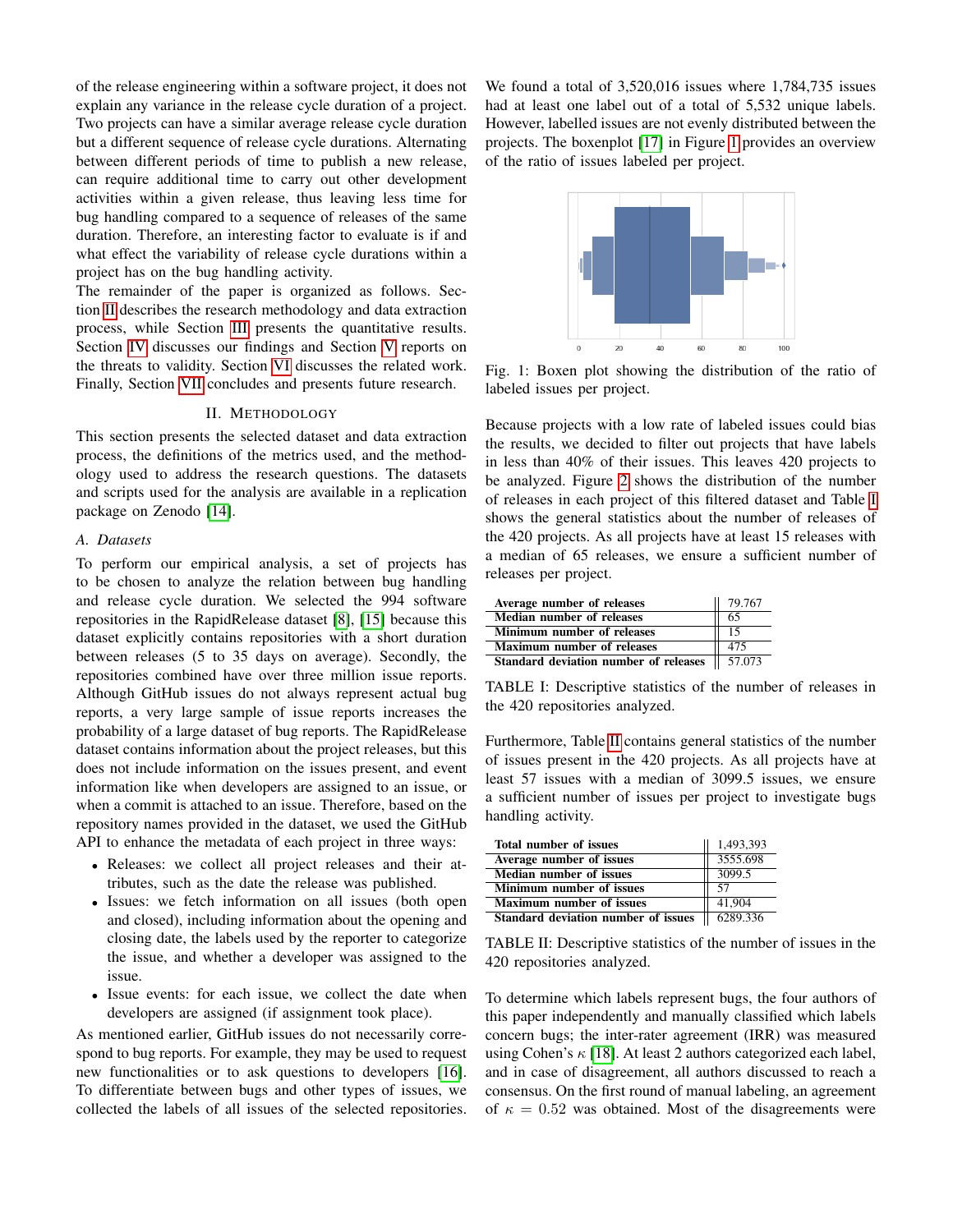<span id="page-2-0"></span>

Fig. 2: Boxen plot showing the distribution of the number of releases per project.

caused by a different perception between authors of labels containing the word "*triage*". After closer inspection and discussion, the raters decided that this label did not concern bug triaging exclusively, and thus it was excluded from the set of bug-specific labels. After the second round of manual labeling, a perfect agreement of  $\kappa = 1$  was obtained.

The manual labeling resulted in a total of 183 labels representing bugs found in 327,579 labeled issues. Although the bug labels correspond to only 3% of all unique labels, they correspond to 22% of all labeled issues (327,579 out of 1,493,393). This is caused by bug relating labels occurring often, e.g. "*bug*" is one of the commonly used bug-related labels in different repositories. On the contrary, a large number of labels are only used a few times, but not representing a large number of issues, e.g., "*version/1.1*".

## *B. Definition of metrics*

To evaluate the effect of the release cycle duration on the bug handling process, we need to compare the release information to bug information. To do so, for a given project  $p$  we use the notation  $B<sup>p</sup>$  to refer to the set of all bugs reported for p. Similarly,  $B_{open}^p$  refers to the subset of all open bugs,  $B_{triangle}^p$ to the subset of all triaged bugs,  $B_{fix}^p$  to all fixed bugs and  $B_{close}^p$  to all closed bugs. Let  $R_p$  be the set of all project releases of p. Given a release  $r \in R_p$ ,  $B^{p:r}$  constrains the set  $B<sup>p</sup>$  to only those bugs targeting release r. For example,  $B<sup>p:4.0</sup>$ contains all bugs fixed in release 4.0 of project  $p$ .

According to *Liu et al.* [\[19\]](#page-7-19), a bug can be considered fixed if there is at least one commit attached to the issue and the issue has been closed on GitHub. Additionally, referencing an issue in a commit if the commits addresses the issue is the recommended GitHub behavior [\[20\]](#page-7-20). Additionally, *Liu et al.* [\[19\]](#page-7-19) define the bug fixing moment to be the point in time when the issue was closed, not when the commit was attached. This is important for defining the fixing duration. Moreover, a bug is triaged when a developer gets assigned to the issue representing the bug [\[6\]](#page-7-5). Therefore, we define the following auxiliary functions:

- date:  $R_p \rightarrow Date$  returns the publication timestamp of a given release of project p.
- earlier:  $R_p \rightarrow \mathcal{P}(R_p)$  returns the set of earlier releases of a given release of project  $p$ .
- prev:  $R_p \rightarrow R_p$  returns the release immediately preceding a given release of project p.
- $D_{open}: B^p \to Date$  returns the timestamp when the bug report was opened.
- $D_{\text{triangle}} : B^p \to Date$  returns the timestamp when the bug report was triaged.
- $D_{\text{close}}: B^p \to Date$  returns the timestamp when the bug report was closed.
- $d(r) = [\text{date}(prev(r)), \text{date}(r)]$  is the time interval between a release  $r \in R_p$  and the previous release.
- $B_{\text{newlyClosed}}^p(r) = \bigcup_{e \in earlier(r)} \{ \tilde{b} \in B_{open}^{p:e} \mid D_{\text{close}}(b) \in$  $d(r)$  is the set of bugs for a release  $r \in R_p$  that were opened in an earlier release and that are closed in r.
- $\hat{B}_{\text{survive}}^p(r) = \bigcup_{e \in earlier(r)} \{b \in B_{\text{open}}^{p:e} \mid D_{\text{close}}(b) \geq$  $date(r)$  is the set of bugs for a release  $r \in R_p$  that are opened in an earlier release and not yet closed in r.

Using these notations, for RQ<sup>1</sup> we define *fixing ratio* and *fixing duration* of a project p as follows. The *fixing ratio* is the ratio of fixed over open bugs:

$$
fixingRatio(p) = \frac{|B_{fix}^p|}{|B_{open}^p|}
$$
 (1)

The *fixing duration* is the average fixing duration of all fixed bugs in a project. As the size of projects can vary, we normalize the impact of project size by dividing the total duration of fixed bugs by the number of fixed bugs in the project:

$$
fixingDuration(p) = \frac{\sum_{r \in R_p} \sum_{b \in B_{fix}^{p:r}} D_{close}(i) - D_{open}(i)}{|B_{fix}^p|}
$$
\n(2)

For  $RQ_2$  we define the bug survival ratio of a project p as the number of surviving bugs  $(B<sub>survive</sub><sup>p</sup>)$  over the closed bugs, where bugs that are created and closed in the same release do not count towards the number of closed bugs of that release. Since such bugs have not survived over any release, they should not be considered in the survival ratio:

$$
survivalRatio(p) = \frac{\sum_{r \in R_p} |B_{\text{survive}}(r)|}{\sum_{r \in R_p} |B_{\text{newClosed}}(r)|}
$$
(3)

For RQ<sup>3</sup> we define two bug triaging metrics. The *triaging ratio* for a project  $p$  is defined as the number of triaged bugs for every release of  $p$ , divided by the number of open bugs for every release of  $p$ :

$$
triagingRatio(p) = \frac{|B^p_{triangle}|}{|B^p_{open}|}
$$
\n(4)

The *triaging duration* is defined as the average triaging duration of the triaged bugs in a project divided by the total number of triaged bugs in the project:

$$
triagingDuration(p) = \frac{\sum_{r \in R_p} \sum_{b \in B^{p:r}_{triangle}(b)} Dr_{image}(b) - D_{open}(b)}{|B^{p}_{triangle}|}
$$
\n(5)

 $RQ_4$  investigates how the variation in release cycle duration within a project affects the bug handling process. It uses the same metrics as  $RQ_1$ , namely fixing ratio and fixing duration.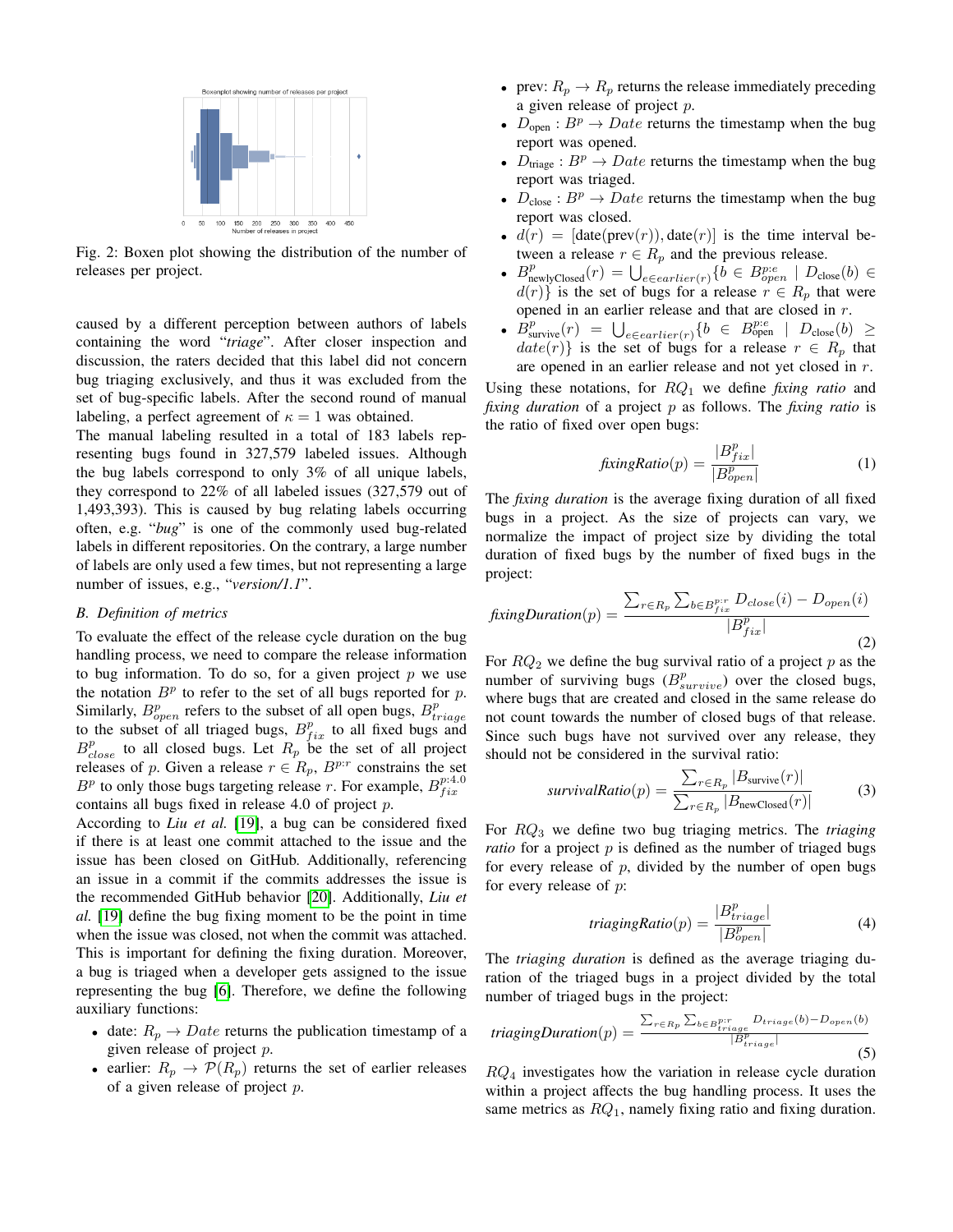We use the interquartile range (IQR) instead of standard deviation for measuring the amount of variation [\[21\]](#page-7-21) as the distributions are very skewed and not normally distributed; the null hypothesis of the D'Agostino-Pearson test [\[22\]](#page-7-22), [\[23\]](#page-7-23) that normality is met is rejected with  $p < 0.001$ . We answer  $RQ_4$  by evaluating the effect of IQR on the bug fixing ratio and bug fixing duration.

#### *C. Gandhi-Washington Method*

The Gandhi-Washington Method (GWM) aims to analyze the impact of recurring events in software projects. To investigate the effects of event sequences, called treatments, on the dependent variable, called outcome, GWM uses three stages: encoding, categorization and synthesis.

The encoding stage receives the different event sequences together with their respective outcome value. The analyst encodes each event into a character of an *alphabet*, allowing to represent the event sequences as strings in this alphabet. In our work, each encoded event corresponds to a single project release, and the character used to encode the event reflects the release duration. For example, a project with three consecutive releases with a very short duration of only 3 days each will be encoded as AAA; the chosen duration encodings will be detailed later in this section. The outcome value attached to each project will be different for each research question. For example, the outcome value for  $RQ_2$  will be the project's bug survivalRatio.

The **categorization** stage receives the encoded sequences of events with their outcome values. The first step consists of translating each encoding sequence into a regular expression. For example, AABBB and AAAABBBBB are both represented by the same regular expression A\*B\*. The second step is to group the outcome values for which the regular expressions are equal. For example, AABBB and AAAABBBBB belong to the same group since they both correspond to the same regular expression A\*B\*. In the context of our work, this means that we will group projects with release sequences that are similar in terms of encoded release durations.

The synthesis stage builds a hierarchy of regular expressions where items at the bottom of the hierarchy represent the most specific regular expressions while at the top we find the most general regular expressions. The synthesis iteratively applies the Mann-Whitney test [\[24\]](#page-7-24) to the outcome values of two regular expressions to determine if they are statistically different with significance level  $\alpha = 0.05$  after having applied a Bonferroni error correction to adjust for multiple comparisons. If the two regular expressions are not statistically different, they are merged. When there are only regular expressions left with statistically significant different outcome variables, the testing stops. The remaining regular expressions indicate which sequences of events have an impact on the outcome variable. In our work, the outcome of the synthesis step will reveal if the release cycle durations impact the bug handling activity.

GWM will be used to answer  $RQ_1$  to  $RQ_3$ . Each sequence of events corresponds to the successive release durations for a single GitHub repository. Each release is represented as an integer encoding the *days until the subsequent release*, where releases within two days of each other will be considered the same release [\[8\]](#page-7-7). These integers are grouped into release duration ranges as follows: A: 2-5 days; B: 6-20 days; C: 21-35 days; D: 36-365 days; E:  $\geq$  366 days until subsequent release.

This grouping is inspired by Joshi et al. [\[8\]](#page-7-7) who defined three release cycle groups:  $\leq 5$  days, between 6 and 35 days, and  $> 36$  days. Given that 69% (44,303 out of 63,956 releases) of the release cycle durations in our dataset belong to the [6..35] group, we decided to split it into  $[6..20]$  (group **B**) and  $[21..35]$  (group C). This will allow us to differentiate between different types of short release cycles more carefully. Similarly, we separated out group **E** of  $\geq$  366 days until subsequent release, as such release cycles are extreme outliers (0.1% of the total releases, i.e., 96 out of 63956). Figure [3](#page-3-1) shows the release duration distribution of all releases in all 420 projects. With a median release duration of 10 days it can be noted the releases are rapid releases and the majority of the releases falling within groups B and C.

<span id="page-3-1"></span>

Fig. 3: Boxenplot of the release durations distribution (in days) of all releases of all 420 investigated projects.

The type of outcome value accompanying every release sequence will differ per research question. For  $RQ_1$ , GWM will be applied twice, with as outcome values the fixing ratio and the fixing duration, respectively. For  $RQ_2$ , the outcome value is the survival ratio. For  $RQ_3$ , GWM will be applied twice, with the triaging ratio and the triaging duration as outcome values.

#### III. RESULTS

## <span id="page-3-0"></span>RQ<sup>1</sup> *How does release cycle duration affect the bug fixing process?*

To analyze the bug fixing process, we will use GWM to answer two sub-questions: RQ<sup>1</sup> <sup>1</sup> *How does release cycle duration affect bug fixing duration*? and  $RQ_1^2$  *How does release cycle duration affect the bug fixing ratio?* To do so, we use the encoding of release cycle durations presented in Section [II.](#page-1-0) We evaluated different encodings, presented in Table [III,](#page-4-0) to ensure that the findings do not solely depend on the encoding chosen. All settings were tested to find the optimal encoding to be used in our experiments. Since we did not observe any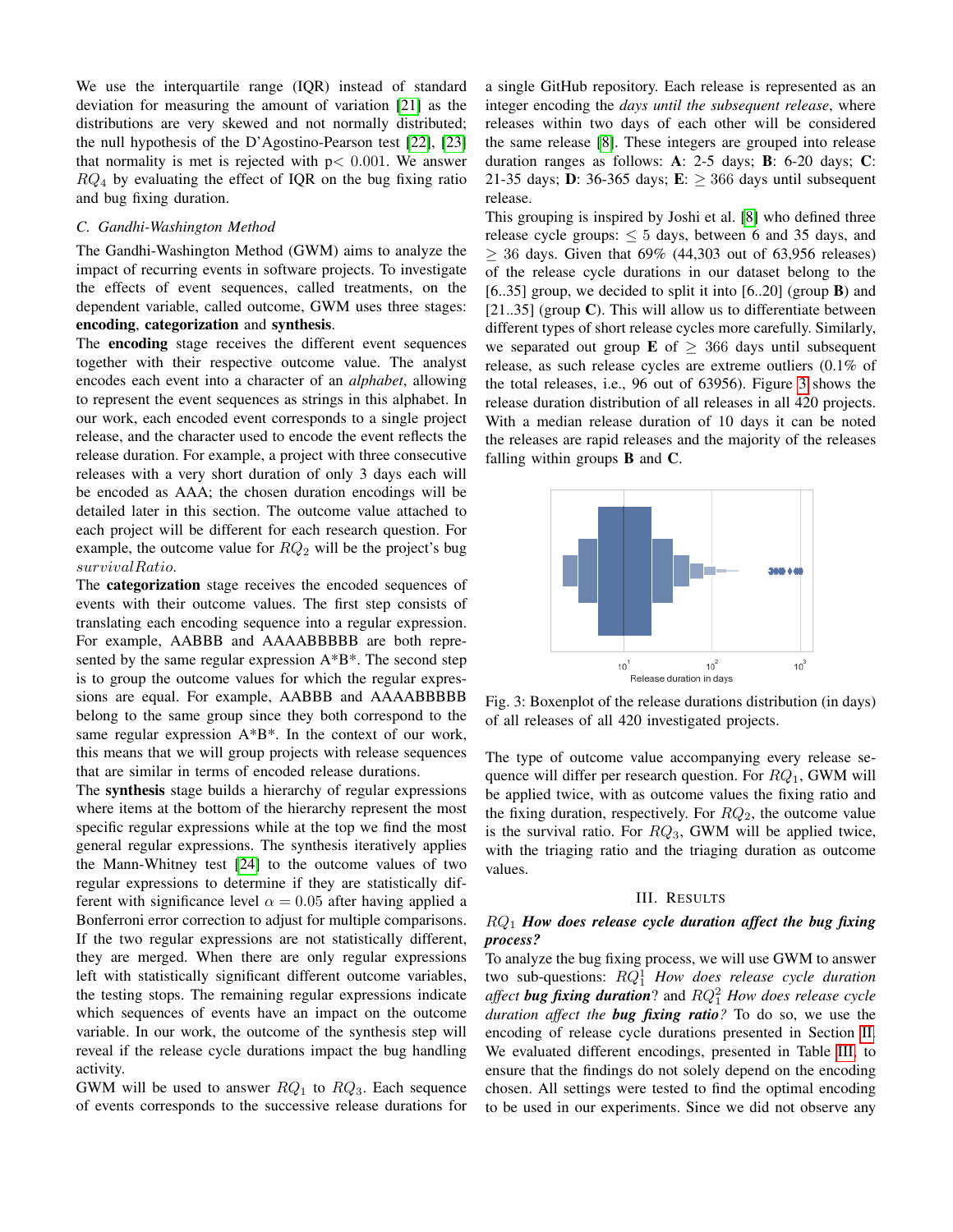<span id="page-4-0"></span>

| group | Setting1 | Setting <sub>2</sub> | Setting <sub>3</sub>     | Setting4                 | Setting 5 | Setting6  | Setting7                 | Setting <sub>8</sub>     |
|-------|----------|----------------------|--------------------------|--------------------------|-----------|-----------|--------------------------|--------------------------|
| А     | $2 - 5$  | $2 - 10$             | $2 - 10$                 | $2 - 5$                  | $2-5$     | $2 - 15$  | $2 - 15$                 | $2 - 15$                 |
| B     | $6 - 20$ | $11 - 30$            | $11-20$                  | $6 - 35$                 | $6 - 25$  | $16 - 35$ | 16-35                    | 16-35                    |
|       | 21-35    | $31 - 50$            | 21-30                    | $36+$                    | $26 - 50$ | 36-75     | 36-75                    | $36+$                    |
| D     | 36-365   | 51+                  | 31+                      | $\overline{\phantom{0}}$ | 51-100    | 76-365    | $76+$                    | $\overline{\phantom{a}}$ |
| E     | 366+     | -                    | $\overline{\phantom{a}}$ | $\overline{\phantom{0}}$ | $101+$    | $365+$    | $\overline{\phantom{0}}$ | $\overline{\phantom{0}}$ |

TABLE III: Different encodings for release cycle duration in the GWM tool. Cell contents indicate the range of release duration (lower to upper day limits) of the encoding w.r.t. the character in the first column of the respective row, while *"-"* indicates that this character is not used in the encoding.

difference in the results, we decided to stick to the default *Setting1* of Section [II.](#page-1-0)

For RQ<sup>1</sup> <sup>1</sup> we used *average fixing duration* as outcome value of GWM for each project, and for  $RQ_1^2$  we used *fixing ratio* as outcome value. Fig. [4](#page-5-1) presents the GWM results for  $RQ_1^1$  and shows the tool in action. The bottom left panel labeled final results contains the statistically significant regular expressions with the average of each regular expression's outcome value, and the right panel shows a boxplot with the distributions of the outcome values of the different statistically significant regular expressions.

For both sub-questions, the results contains only a single statistically significant regular expression *(A\*B\*C\*D\*)\** covering all possible sequences. This implies that there is no difference in fixing duration or fixing ratio between projects with different release cycle durations. For example, the results for short releases (group A with durations of 2 to 5 days) are not different from those for very long releases (durations in group D between 35 and 365 days) or even an arbitrary mixture of release durations. This goes against the intuition that developers would treat bugs differently in release sequences of very short duration compared to release sequences of very long duration. A possible explanation might be that, while developers will handle less bugs in shorter releases, they do not handle individual bugs differently.

Different release cycle durations do not statistically significantly impact the bug fixing duration/fixing ratio.

## RQ<sup>2</sup> *How does release cycle duration affect bug survival over multiple releases?*

For RQ<sup>2</sup> we apply GWM using the bug *survival ratio* of a project as outcome value. Again, the result contains only a single statistically significant regular expression *(A\*B\*C\*D\*)\** that covers all sequences of release cycle durations. This implies that the bug surviving ratio does not differ between projects with different release durations. Again, this goes against the intuition that bugs might be postponed to later releases if there is less time to fix bugs in very short releases. A possible explanation for why the observed results do not confirm this intuition is that, when developers know there is little time for each release, they plan the release such that bug handling still receives enough resources to avoid having very persistent bugs.

Difference release cycle durations do not statistically significantly impact the bug survival ratio.

RQ<sup>3</sup> *How does release cycle duration affect bug triaging?* To analyse the bug triaging process we will study two subquestions concerning the triaging duration and ratio:  $RQ_3^1$ *How does release cycle duration affect bug triaging duration?* and RQ<sup>2</sup> <sup>3</sup> *How does release cycle duration affect the bug triaging ratio?* We use GWM to answer both subquestions, using as outcome values the triaging duration and triaging ratio for each project, respectively. For both subquestions, the results again indicate there is only one statistically significant regular expression  $(A*B*C*D*)^*$ . This implies that there is no difference in triaging duration or triaging ratio between projects with different release cycle durations.

With triaging taking the same amount of time for any duration of a release, we observed that short duration releases have their bugs triaged later into the release, ratio wise, compared to the longer duration release. Additionally, at the same time the ratio of triaged bugs stays the same.

This is counter intuitive as we expect more bugs to be triaged and fixed near the end of a release due to the increased pressure closer to the release deadline.

Difference release cycle durations do not statistically significantly impact the bug triaging ratio/duration.

# RQ<sup>4</sup> *How do variations in the release cycle duration of a project affect the bug handling process?*

We compute the IQR of the release durations for all projects in the dataset. Then, we find each project's average fixing duration and overall fixing ratio. Fig. [5](#page-5-2) and Fig. [6](#page-5-3) visualise the distribution of the IQR versus the two metrics respectively. We verify if the distribution of IQR values is normally distributed by applying the D'Agostino-Pearson normality test [\[22\]](#page-7-22), [\[23\]](#page-7-23) with null hypothesis that the data is normally distributed. Since  $p = 3.01e - 23$  we reject the hypothesis and conclude that the distribution is not normally distributed. To evaluate whether the variation in release cycle duration is correlated to bug fixing, we use Spearman's rank correlation coefficient [\[25\]](#page-7-25). The null hypotheses  $H0<sub>4</sub><sup>1</sup>$  and  $H0<sub>4</sub><sup>2</sup>$  state that there is no correlation between the variation in release cycle duration and the fixing ratio (respectively, fixing duration).

We found no to a very low positive correlation between the variability of the release cycle duration and a project's fixing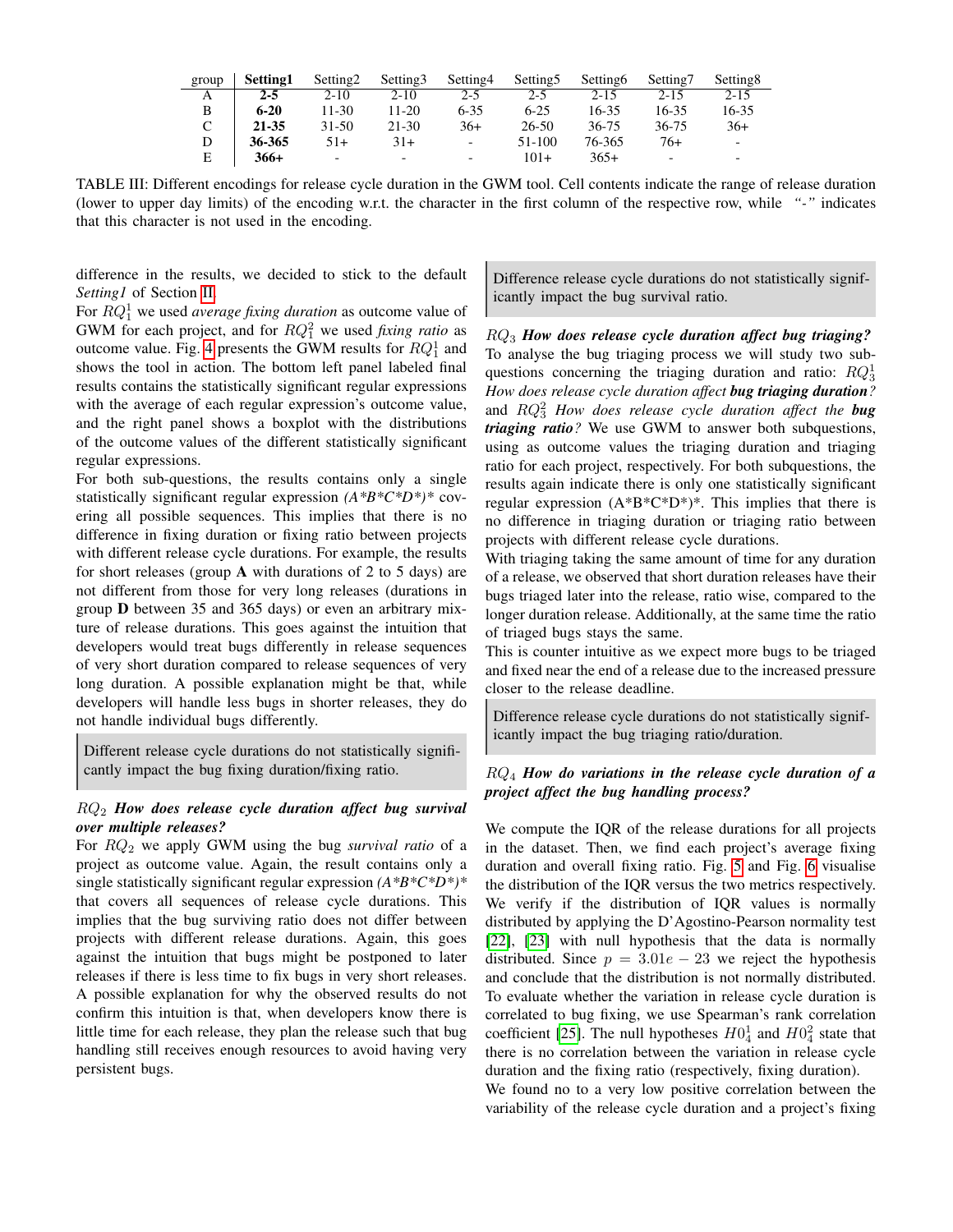<span id="page-5-1"></span>

Fig. 4: Figure showing the GWM tool and the results for  $RQ_1^1$  for **Setting1** listed in Table [III](#page-4-0)

<span id="page-5-2"></span>

Fig. 5: Comparing distributions of average fixing duration and IQR of release duration

ratio or fixing duration; correlation values were  $0.021$  for  $H0<sub>4</sub><sup>1</sup>$ and  $0.234$  for  $H0<sub>4</sub><sup>2</sup>$ . This means that we cannot reject the null hypotheses, since the variability in release cycle duration does not correlate well the bug fixing ratio and fixing duration.

We do not observe a statistical correlation between variation in release cycle duration and bug fixing duration/ratio.

None of the research questions revealed any statistically significant relation between different release cycle durations and the respective metrics. Thus, we have not been able to find any statistically significant correlation between the release engineering process and bug handling activity.

## IV. DISCUSSION

<span id="page-5-0"></span>Previous research [\[6\]](#page-7-5), [\[7\]](#page-7-6), [\[26\]](#page-7-26), [\[27\]](#page-7-27) showed a difference in bug handling activity when comparing traditional to rapid release cycles. This lead to the hypothesis that different rapid release cycles may reveal a difference in bug handling activity. However, our results did not confirm this hypothesis. A

<span id="page-5-3"></span>

Fig. 6: Comparing distributions of bug fixing ratio and IQR of release duration.

possible reason could be that the projects in the RapidRelease dataset are not as popular or mature as large and mature projects (such as Firefox or Eclipse) that have been studied in previous research. In addition to this, there is anecdotal evidence that compact, cross-functional and efficient teams are needed to develop efficiently in the presence of rapid releases.<sup>[1](#page-5-4)</sup> Hence, one can assume that rapid release cycles are mostly beneficial for mature projects and development teams. Once the release cycle starts to become too short, however, the added value it brings would be wasted, since it may lead to a reduced code quality (due to time pressure), resulting in additional bug handling activity. $^2$  $^2$  This could be another possible explanation for the lack of difference in bug handling between the shorter and longer rapid release cycles.

A different observation that grabs attention is the lack of

<span id="page-5-4"></span><sup>1</sup>https://techbeacon.[com/devops/doing-continuous-delivery-focus-first](https://techbeacon.com/devops/doing-continuous-delivery-focus-first-reducing-release-cycle-times)[reducing-release-cycle-times](https://techbeacon.com/devops/doing-continuous-delivery-focus-first-reducing-release-cycle-times)

<span id="page-5-5"></span><sup>2</sup>https://www.overops.[com/blog/fast-release-cycles-wasting-developer](https://www.overops.com/blog/fast-release-cycles-wasting-developer-time/)[time/](https://www.overops.com/blog/fast-release-cycles-wasting-developer-time/)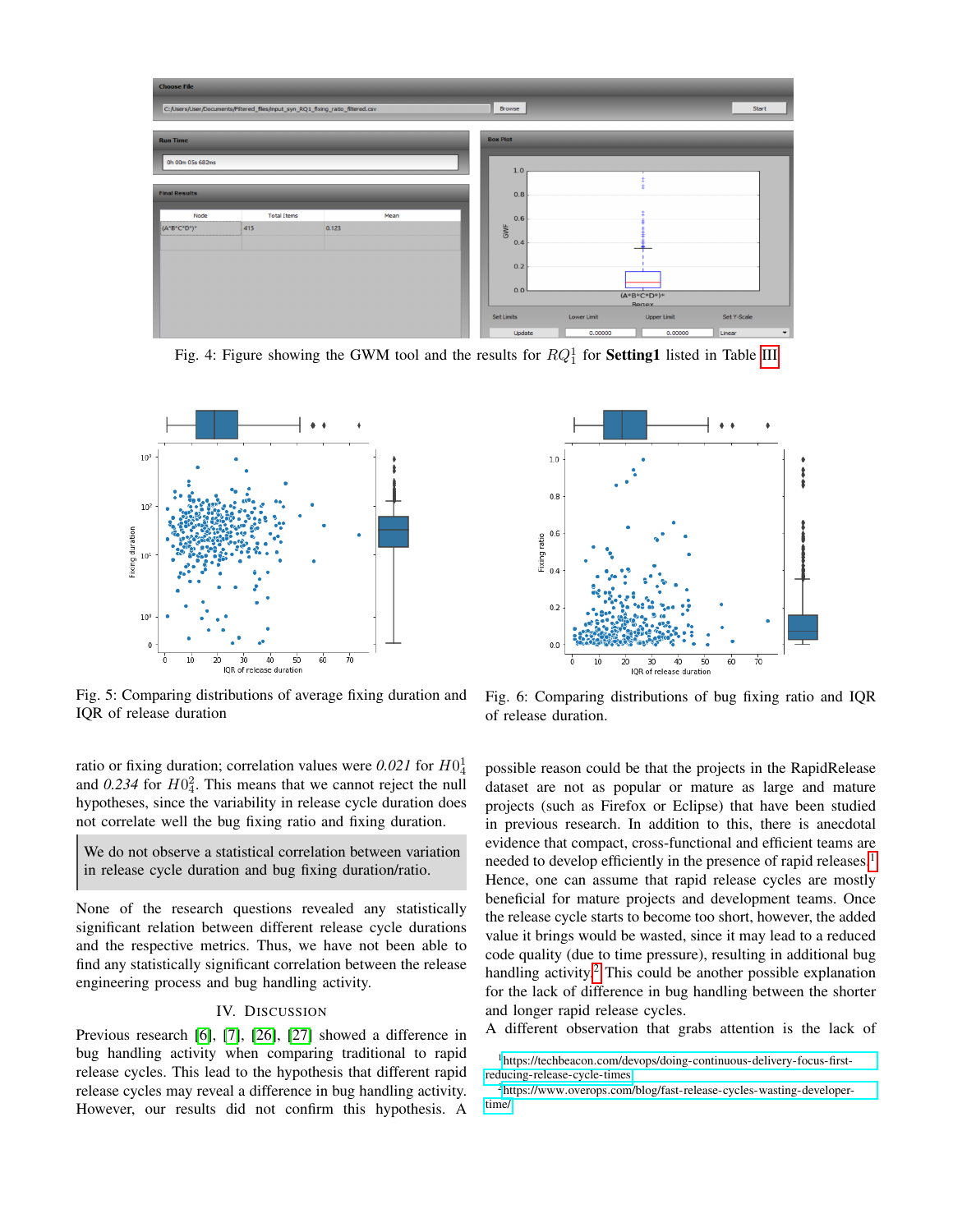difference between the variability in releases and the fixing ratio/ fixing duration. For projects with a fixed release plan, one would expect better organization and clear development goals, e.g., which functionality to implement for each release, compared to projects with variable release duration. However, the variability does not seem to affect the bug fixing activity (see  $RQ_4$ ). We argue that neither a loose release schedule necessarily negatively affects the bug handling activity nor a strict release schedule necessarily improves it.

We rationalize that developers pick a release duration to support providing the best quality software to users. This includes providing new functionality regularly and ensuring the software's quality with respect to bugs. This means developers would pick a release duration which also helps bug handling activity.

Thus, we hypothesize that a fixed release schedule combined with other factors, e.g. community contribution, may have a positive effect on bug handling activity. However, none of our obtained results seem to point in this direction.  $RQ_4$  shows that variability in the release cycle duration does not affect the bug handling activity, suggesting that focusing extra resources on obtaining a fixed release schedule does not necessarily improve the project's bug handling activity.

It can be noted that changing the encodings for the release cycle duration groups does not affect the results for the different research questions. If one of the encodings resulted in more than one statistically significant regular expression, it would indicate the reasoning behind the default release cycle groups encoding is wrong. However, for all settings, there is only one statistically significant regular expression for each research question. This strengthens the observation that there is no correlation between the rapid release cycle duration and the respective bug handling performance metrics.

Overall, researchers investigating factors which may affect bug handling activity between rapid releases, or building frameworks of actionable factors that affect bug handling activity, must be aware that while different works highlight that the release cycle duration affects bug handling activity when moving to more rapid release cycles, we have found no such correlation between different rapid release cycles and bug handling activity in the dataset of projects that were studied.

## V. THREATS TO VALIDITY

<span id="page-6-0"></span>Following the structure presented by *Runeson et al.* [\[28\]](#page-7-28), we address the threats that can affect the study's validity and highlight how we have tried to mitigate these threats.

A threat to the construct validity of our work concerns identifying bugs among the issues in the GitHub repositories. Not all GitHub repository issues represent bugs, so we classified labels assigned to issues into *bugs* and *non-bugs*, marking issues as bugs if they had at least one bug label. This may have caused some bugs to be labeled as *non-bugs* and vice-versa. We have mitigated this risk by minimizing the bias stemming from manual labeling: at least two of the authors labeled each issue, and disagreements were discussed among all authors until a consensus was reached.

A threat to the internal validity of the work is the fact that bugs can be reopened when it turns out that the problem was not adequately fixed. We opted to take the last fixing date in the presence of multiple fixes as fixes prior to the last one were not satisfactory. Another threat to internal validity stems from considering the link between bugs and commit/pull requests to consider a bug as fixed. Although not all fixed bugs are linked to the fixing commits [\[29\]](#page-7-29), this is the recommended behavior in GitHub [\[19\]](#page-7-19) and cannot be further mitigated. Finally, the threat that not all issues are labelled on GitHub is addressed by filtering out repositories with less than 40% labelled issues. Regarding external validity, we cannot generalize our results to repositories having non-rapid release cycles. Projects with longer release cycles are likely to reveal different behavior in their bug handling characteristics. Additionally, we only consider projects using GitHub issues instead of dedicated bug tracking platforms. As different bug tracking platforms might affect how developers approach the bug handling activity, the results cannot be generalized to projects using bug tracking platforms other than GitHub. Finally, we cannot generalize our findings to projects with different characteristics than the ones in the RapidRelease dataset w.r.t. attributes like community size, maturity, etc.

## VI. RELATED WORK

<span id="page-6-1"></span>da Costa et al. [\[26\]](#page-7-26) showed that rapidly releasing projects introduces delays in the integration of fixed issues. They performed a comparative study of 72,114 issue reports from the open source project Firefox before and after its switch to a rapid release cycle. They found that issues are fixed faster in rapid releases but, surprisingly, rapid releases take longer than traditional releases to integrate fixed issues. Khomh et al. [\[7\]](#page-7-6) also investigated Firefox and observed that faster release cycles improve software quality. The authors investigated crash rates, median uptime, and the proportion of post-release bugs of releases with a short cycle vs releases with a longer "traditional" release cycle. They found that bugs are fixed faster, and there are not more post-release bugs in releases with a rapid cycle compared to releases with a traditional cycle length. However, the users of the software run into critical execution problems with the program sooner.

Abou Khalil et al. [\[5\]](#page-7-4), [\[6\]](#page-7-5) analyzed various aspects of bug fixing in the open source project Eclipse. They investigated how the bug handling process differs between the pre-release and post-release periods after Eclipse switched from yearly to quarterly release cycles. They observed that there is no difference in bug fixing before or after a release, except for triaging that is faster before the release. Additionally, they observed that bugs were triaged and fixed faster after the switch to the quarterly release cycle duration. They obtained feedback from five Eclipse Core maintainers who confirmed their findings.

To determine whether the release cycle duration affects the app rating, Maleknaz et al. [\[9\]](#page-7-8) analyzed 6,003 mobile apps through the GWM method. They found seven unique release sequences that significantly affect the app rating. Also, they